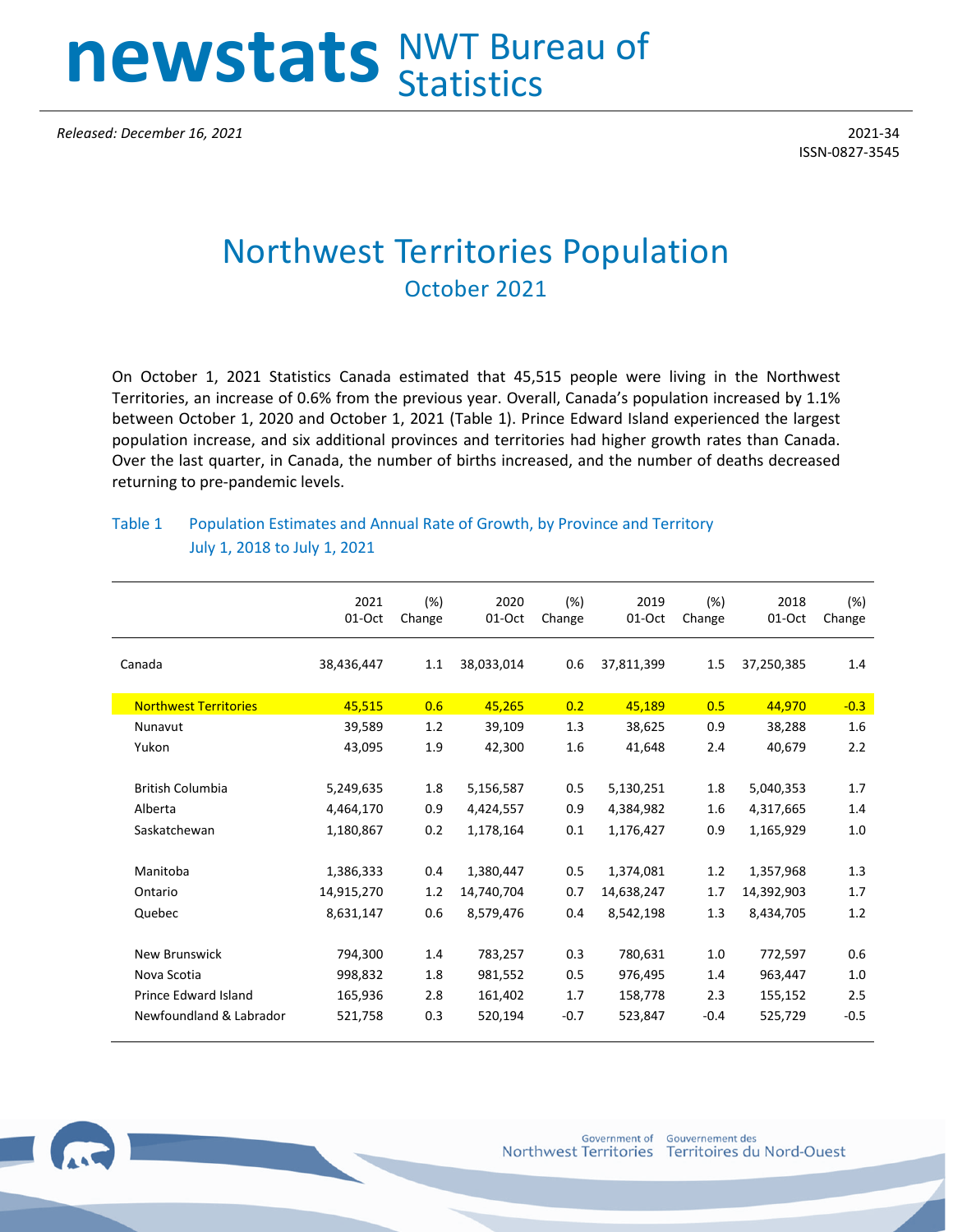Immigration is a major driver of Canada's population growth. In the third quarter of 2021, Canada welcomed 122,748 immigrants which not only surpassed pre-pandemic levels but was the highest since the beginning of available data (1971).

Even though the share of immigrants settling in the NWT is relatively low, the pandemic affected the NWT's international migration flow; the number of international migrants was on the decline until October 2020. On October 1, 2021, in the NWT, the quarterly international migration was back to the prepandemic levels with 91 persons moving to the Northwest Territories from outside of Canada (Figure 1).





The detailed components of population change for the Northwest Territories since 2011 are presented in Table 2.

These population estimates are based on the 2016 Census, adjusted for census net undercoverage. Data may be revised over the coming years, and it is possible that trends will change as a result of future revisions.

For more information about these estimates or for community level population estimates and projections, please visit the NWT Bureau of Statistics website at http://www.statsnwt.ca or call (867) 767-9169.